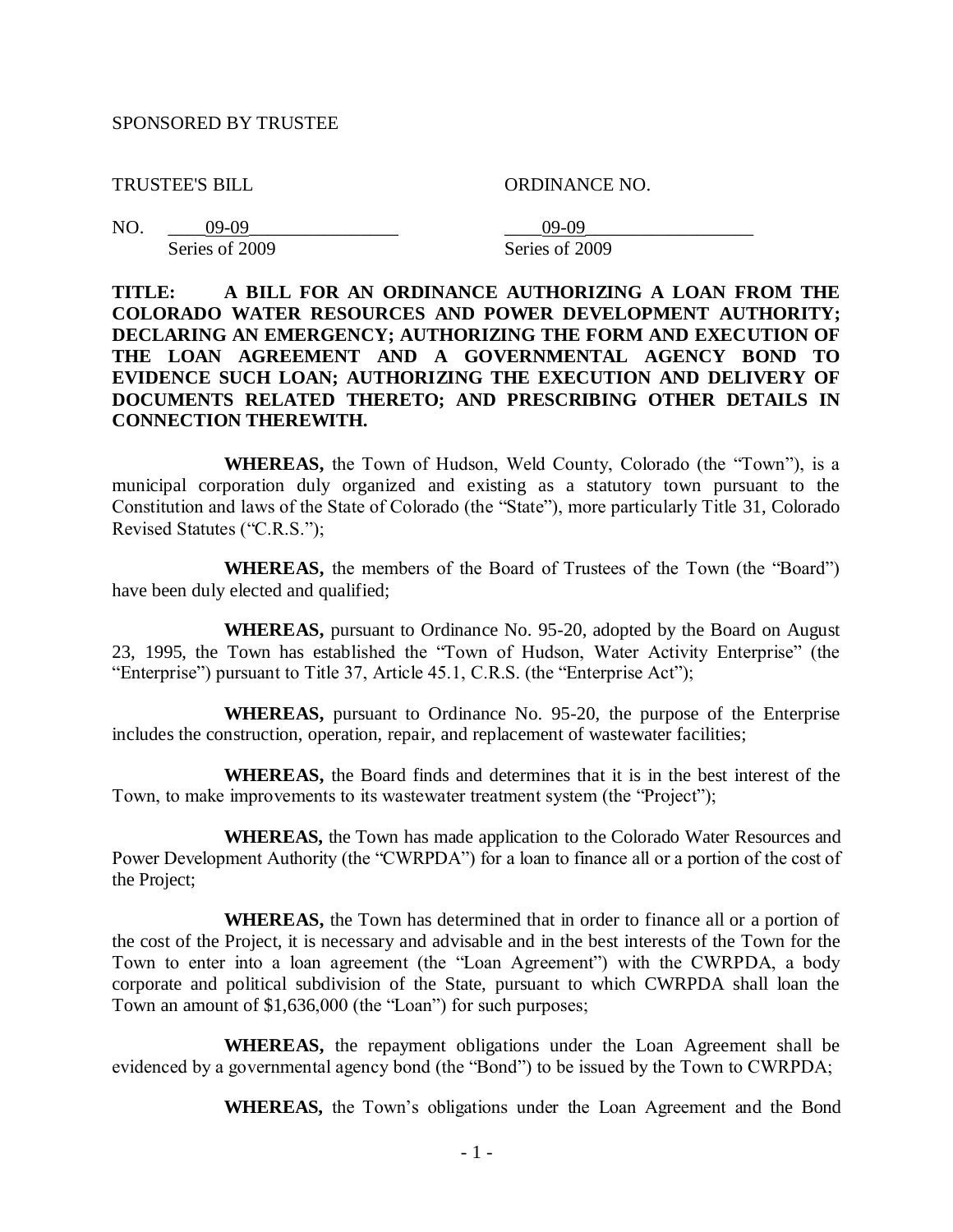(collectively referred to herein as the "Financing Documents") shall constitute a revenue obligation of the Town payable from the Pledged Property (as defined in the Loan Agreement);

**WHEREAS,** pursuant to Title 31, Article 35, Part 4, C.R.S. (the "Sewer and Water Systems Act") and the Enterprise Act, the Financing Documents may be approved by the Board without an election;

**WHEREAS,** the forms of the Financing Documents are on file with the Town Clerk;

**WHEREAS,** the Board desires to approve the form of the Financing Documents and other documents referenced therein, authorize the execution of the Loan Agreement, and authorize the execution and delivery of the Bond;

**WHEREAS,** pursuant to Section 31-16-105, C.R.S., because of the urgent need for the financing of the Project, the Board has determined that an emergency exists and that adoption of this Ordinance as an emergency measure is necessary for the immediate preservation of the public peace, health, safety and welfare; and

**WHEREAS,** none of the members of the Board have any financial interest or other potential conflicting interests in connection with the authorization or execution of the Financing Documents, or the use of the proceeds thereof.

BE IT ORDAINED BY THE BOARD OF TRUSTEES FOR THE TOWN OF HUDSON, COLORADO, THAT:

Section 1. Approvals, Authorizations, and Amendments.

(a) The forms of the Financing Documents as are on file with the Town Clerk are hereby approved, and the Mayor and Town Clerk are hereby authorized and directed to execute the Financing Documents in substantially the forms as are on file with the Town Clerk, with such changes as are not inconsistent herewith and as are hereafter approved by the Mayor or the Town Administrator, and to authenticate and affix the seal of the Town thereto. The Town shall enter into and perform its obligations under the Financing Documents, in the forms of such Financing Documents, with such changes as are not inconsistent herewith and as are hereafter approved by the Mayor or the Town Administrator.

(b) The Mayor and the Town Clerk are further hereby authorized and directed to execute and authenticate such other documents, instruments, or certificates as are deemed necessary or desirable in connection with the Town's performance of its obligations under the Financing Documents.

Section 2. Election to Apply Supplemental Act. Section 11-57-204 of the Supplemental Public Securities Act, constituting Title 11, Article 57, Part 2, Colorado Revised Statutes (the "Supplemental Act") provides that a public entity, including the Town, may elect in an act of issuance to apply all or any of the provisions of the Supplemental Act. The Town hereby elects to apply all sections of the Supplemental Act to the Financing Documents.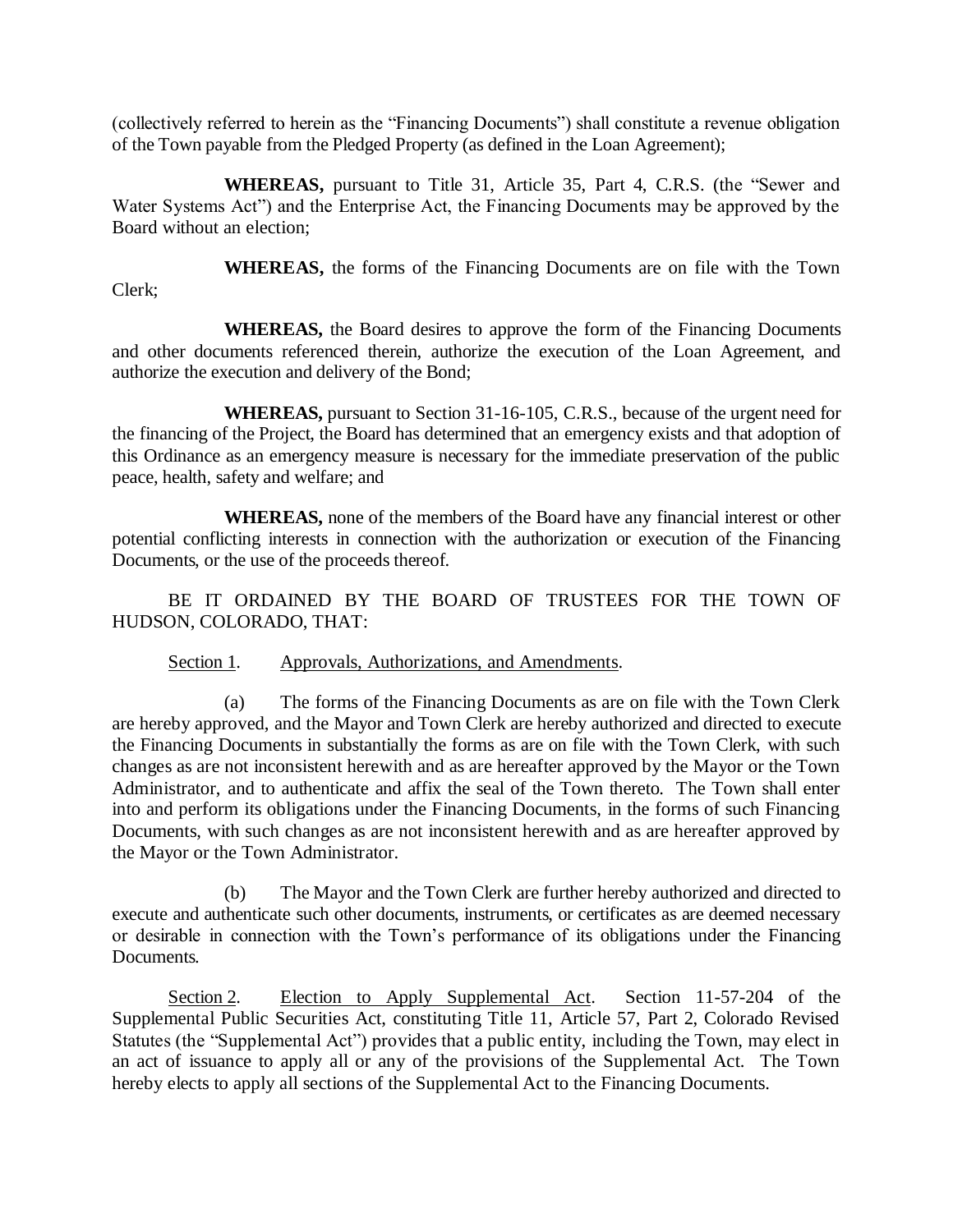#### Section 3. Delegation.

2030.

(a) Pursuant to §11-57-205 of the Supplemental Act, the Board hereby delegates to the Mayor or the Town Administrator the authority to make the following determinations relating to and contained in the Financing Documents, subject to the restrictions contained in paragraph (b) of this Section 3:

- (i) The interest rate on the Loan;
- (ii) The principal amount of the Loan;

(iii) The amount of principal of the Loan maturing in any given year and the final maturity of the Loan;

(iv) The dates on which the principal of and interest on the Loan are paid; and

(v) The existence and amount of capitalized interest or reserve funds for the Loan, if any.

(b) The delegation in paragraph (a) of this Section 3 shall be subject to the following parameters and restrictions:

- (i) the interest rate on the Loan shall not exceed 2.00%;
- (ii) the principal amount of the Loan shall not exceed \$1,636,000; and
- (iii) the final maturity of the Loan shall not be later than December 1,

Section 4. Incontestable Recital. Pursuant to Section 31-35-413, C.R.S., the Bond and the Loan Agreement shall contain a recital that the Bond issued under authority of the Sewer and Water Systems Act. Such recital shall conclusively impart full compliance with all of the provisions of the Sewer and Water Systems Act, and the Bond containing such recital shall be incontestable for any cause whatsoever after its delivery for value.

Section 5. Conclusive Recital. Pursuant to Section 11-57-210 of the Supplemental Act, C.R.S., the Bond and the Loan Agreement shall contain a recital that the Bond is issued pursuant to the Supplemental Act. Such recital shall be conclusive evidence of the validity and the regularity of the issuance of the Bond after its delivery for value.

Section 6. Pledge of Revenues. The creation, perfection, enforcement, and priority of the pledge of revenues to secure or pay the Bond and the Loan Agreement as provided herein shall be governed by Section 11-57-208 of the Supplemental Act and this Ordinance. The amounts pledged to the payment of the Bond and the Loan Agreement shall immediately be subject to the lien of such pledge without any physical delivery, filing, or further act. The lien of such pledge shall have the priority described in the Loan Agreement. The lien of such pledge shall be valid, binding, and enforceable as against all persons having claims of any kind in tort,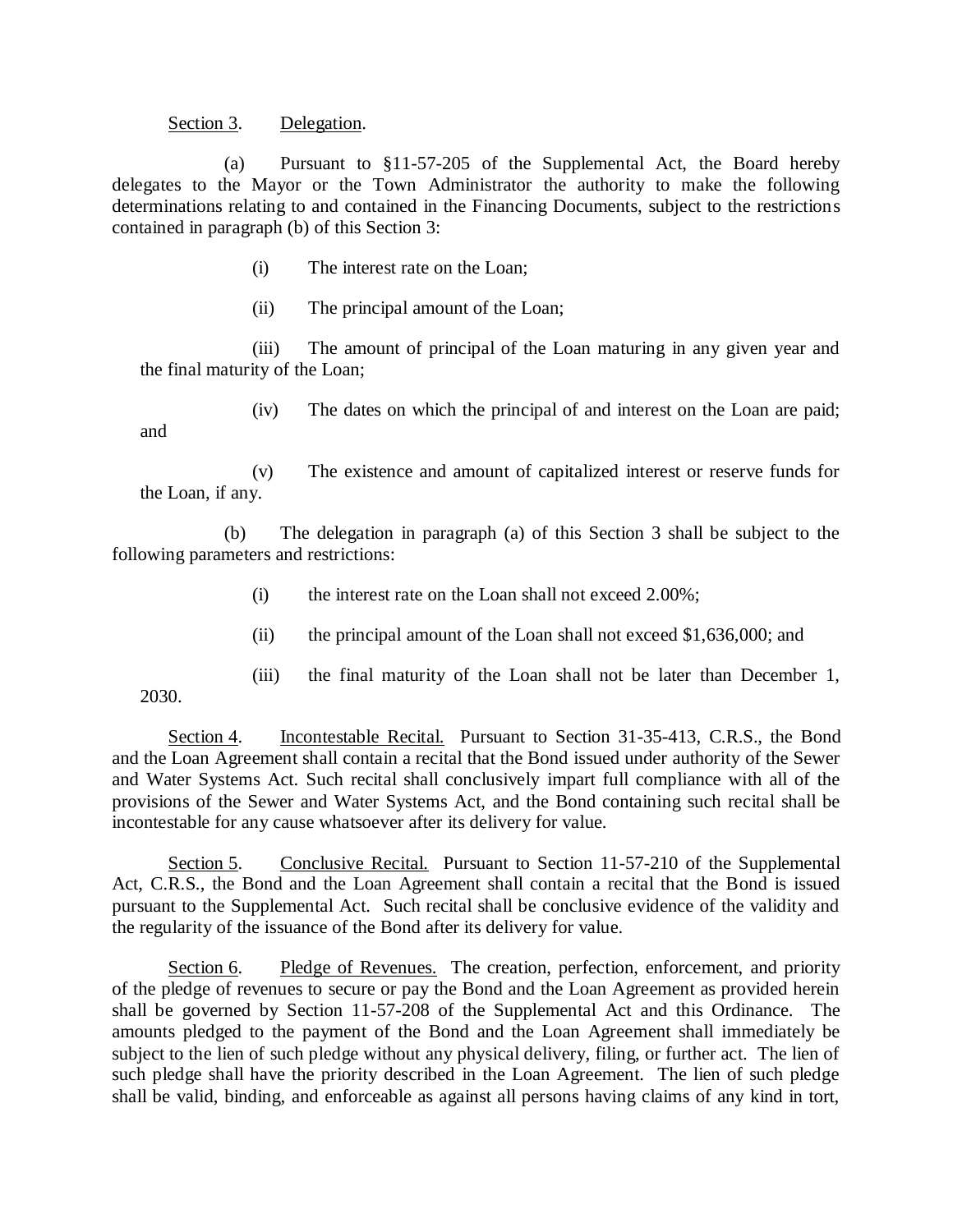contract, or otherwise against the Town irrespective of whether such persons have notice of such liens.

Section 7. Limitation of Actions. Pursuant to Section 11-57-212 of the Supplemental Act, no legal or equitable action brought with respect to any legislative acts or proceedings in connection with the Financing Documents shall be commenced more than thirty days after the adoption of this Ordinance.

Section 8. Limited Obligation. The Financing Documents are payable solely from the Pledged Property (as defined in the Loan Agreement) and the Financing Documents do not constitute a debt within the meaning of any constitutional or statutory limitation or provision.

Section 9. No Recourse against Officers and Agents. Pursuant to Section 11-57-209 of the Supplemental Act, if a member of the Board, or any officer or agent of the Town acts in good faith, no civil recourse shall be available against such member, officer, or agent for payment of the principal of or interest on the Bond. Such recourse shall not be available either directly or indirectly through the Board or the Town, or otherwise, whether by virtue of any constitution, statute, rule of law, enforcement of penalty, or otherwise. By the acceptance of the Bond and as a part of the consideration of its sale or purchase, CWRPDA specifically waives any such recourse.

Section 10. Enterprise Status**.** The Town has and, to the extent necessary to maintain the validity of the Financing Documents under applicable law, will continue to maintain the Enterprise as an "enterprise" within the meaning Article X, Section 20 of the Colorado Constitution. Specifically, but not by way of limitation, it is hereby covenanted, agreed, and represented that the Enterprise has not and shall not receive 10% or more of its annual revenue in grants from all Colorado state and local governments combined in 2009.

Section 11. Disposition and Investment of Loan Proceeds. The proceeds of the Loan shall be applied only to pay the costs and expenses of the Project, including costs related thereto. Neither CWRPDA nor any subsequent owner(s) of the Loan Agreement shall be responsible for the application or disposal by the Town or any of its officers of the funds derived from the Loan. In the event that all of the proceeds of the Loan are not required to pay such costs and expenses, any remaining amount shall be used for the purpose of paying the principal amount of the Loan and the interest thereon.

Section 12. Town Representative. Pursuant to Exhibit B of the Loan Agreement, the Mayor, the Town Administrator and the Town Clerk are each hereby designated as an Authorized Officer (as defined in the Loan Agreement) for the purpose of performing any act or executing any document relating to the Loan, the Town, the Bond or the Loan Agreement. A copy of this Ordinance shall be furnished to CWRPDA as evidence of such designation.

Section 13. Estimated Life of Improvements. It is hereby determined that the estimated life of the Project to be financed with the proceeds of the Loan is not less than the maximum maturity of the Loan authorized hereby.

Section 14. Direction to Take Authorizing Action. The Mayor, the Town Clerk, and other appropriate officers of the Town are hereby authorized and directed to take all other actions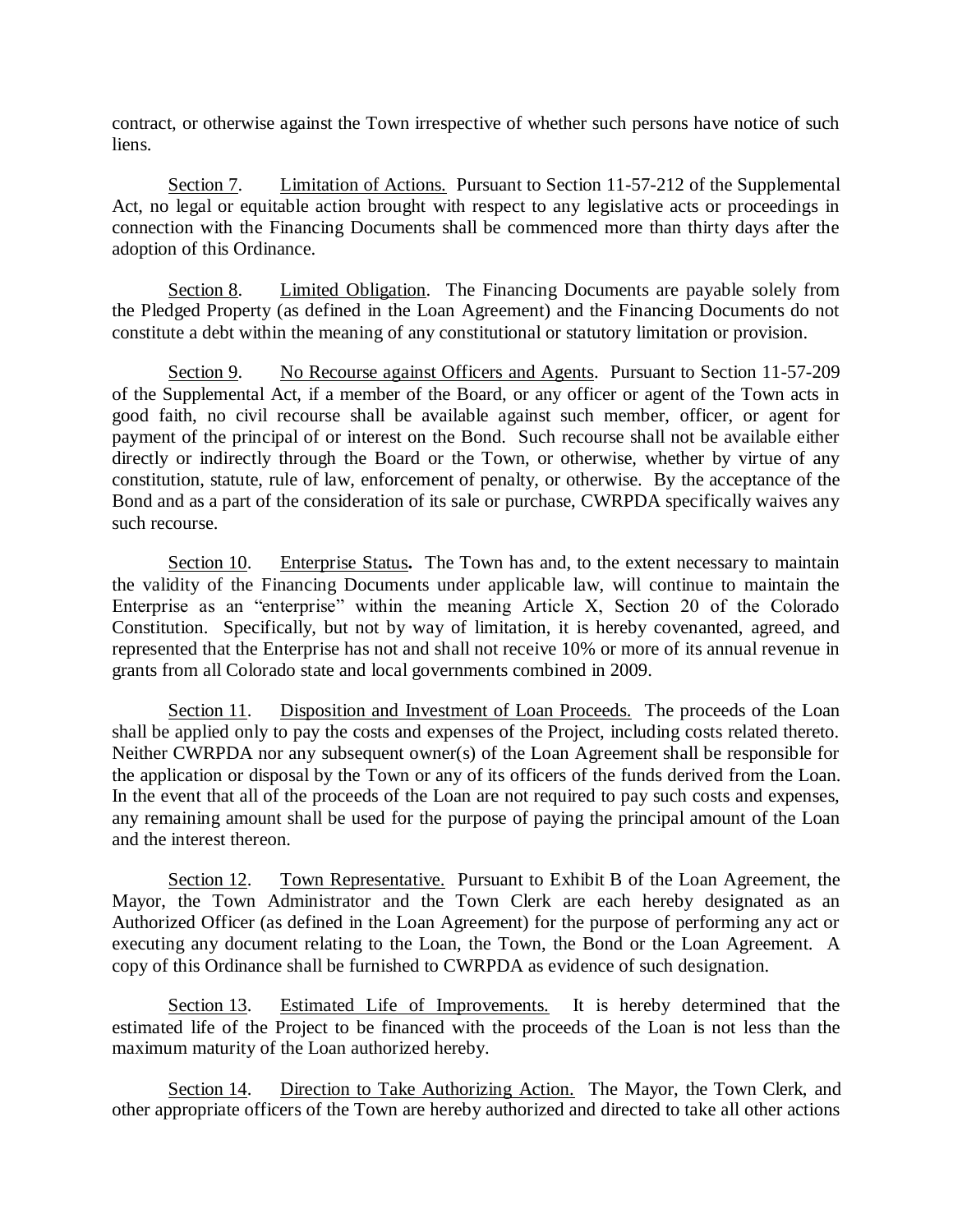necessary or appropriate to effectuate the provisions of this Ordinance, including but not limited to the execution and delivery of such certificates and affidavits as may reasonably be required by CWRPDA. The execution of any documents, instruments, or certificates by said officials shall be conclusive evidence of the approval by the Town of such documents, instruments, or certificates in accordance with the terms thereof and this Ordinance.

Section 15. Ratification and Approval of Prior Actions. All actions heretofore taken by the Mayor, any member of the Board, the Town Clerk, and the other officers and employees of the Town, not inconsistent with the provisions of this Ordinance, relating to the Financing Documents, or actions to be taken in respect thereof, are hereby ratified, approved, and confirmed.

Section 16. Safety Clause. The Board hereby finds, determines, and declares that this ordinance is promulgated under the general police power of the Town, that it is promulgated for the health, safety, and welfare of the public, and that this ordinance is necessary for the immediate preservation of health and safety and for the protection of public convenience and welfare. The Board further determines that the ordinance bears a rational relation to the proper legislative object sought to be attained.

Section 17. Severability. If any clause, sentence, paragraph, or part of this ordinance or the application thereof to any person or circumstances shall for any reason be adjudged by a court of competent jurisdiction invalid, such judgment shall not affect application to other persons or circumstances.

Section 18. Ordinance Irrepealable. After the Bond is issued, this Ordinance shall constitute an irrevocable contract between the Town and CWRPDA, and shall be and remain irrepealable until the Bond shall have been fully paid, satisfied, and discharged. No provisions of any constitution, statute, charter, ordinance, resolution or other measure enacted after the issuance of the Bond shall in any manner be construed as impairing the obligations of the Town to keep and perform the covenants contained in this Ordinance.

Section 19. Disposition. This Ordinance, as soon as possible after adoption, shall be numbered and recorded by the Town Clerk on the official records of the Town, and shall be authenticated by the signatures of the Mayor and the Town Clerk.

Section 20. Emergency Clause; Publication**.** Because of the urgent need for the financing of the Project, it is declared that an emergency exists and that this Ordinance is necessary for the immediate preservation of the public peace, health, safety and welfare. This Ordinance shall be in full force and effect immediately upon adoption in accordance with the provisions of § 31-16-105, C.R.S. After its adoption, this Ordinance shall be published in full in a newspaper published within the limits of the Town or, if there is none, in a newspaper of general circulation in the Town, with such publication to be evidenced by a certificate of publication.

Section 21. Effective Date. This Ordinance shall take effect upon adoption by the affirmative vote of three-fourths (3/4) of the members of the Board pursuant to §31-16-105, C.R.S.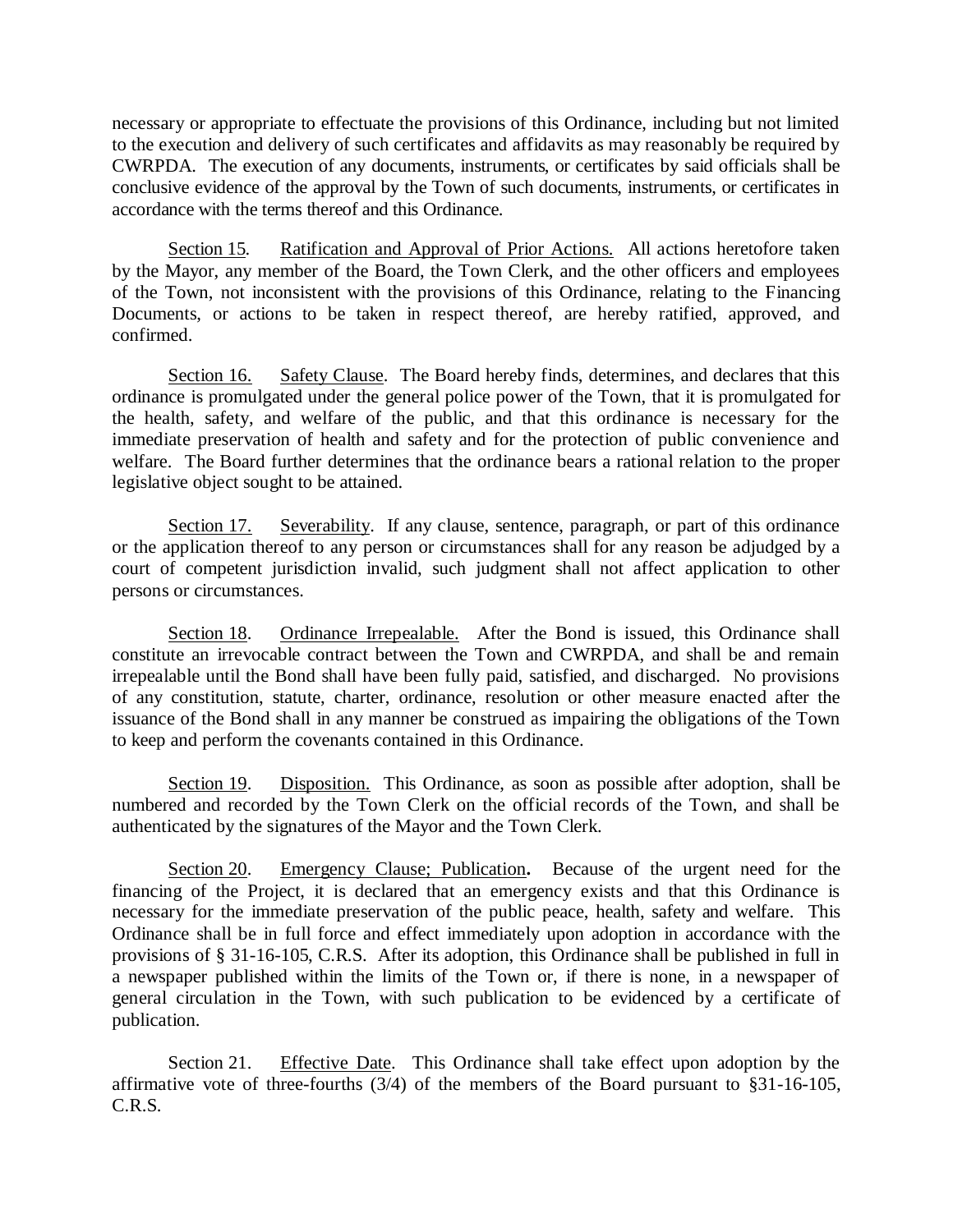PASSED AND ADOPTED AS AN EMERGENCY ORDINANCE this 6<sup>th</sup> day of May, 2009.

(SEAL)

TOWN OF HUDSON, COLORADO

\_\_\_\_\_\_\_\_\_\_\_\_\_\_\_\_\_\_\_\_\_\_\_\_\_\_\_\_\_

ATTEST:

Neal Pontius, Mayor

Linnette Barker, Town Clerk

\_\_\_\_\_\_\_\_\_\_\_\_\_\_\_\_\_\_\_\_\_\_\_\_\_\_\_\_\_\_\_\_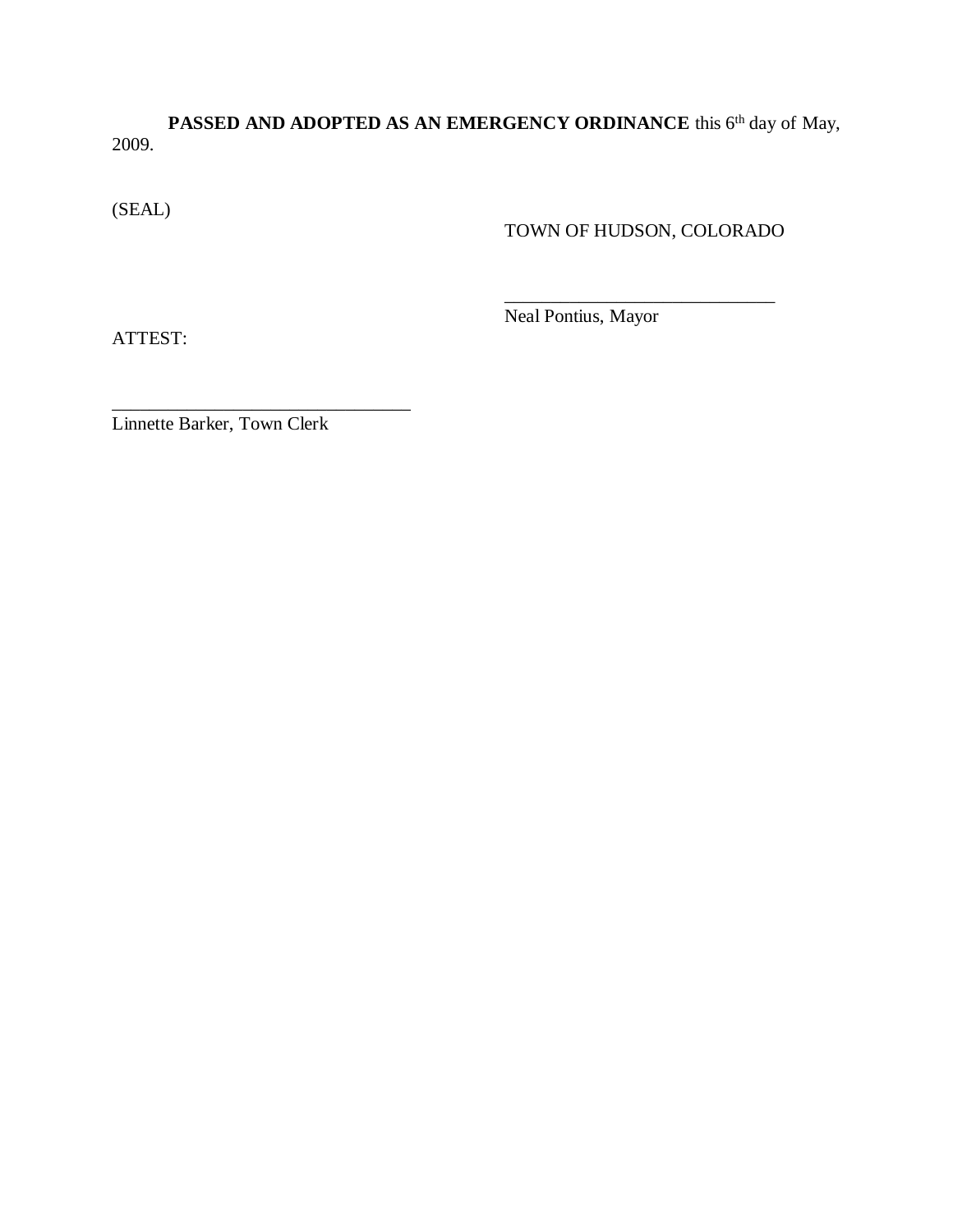| <b>STATE OF COLORADO</b> |     |                                  |
|--------------------------|-----|----------------------------------|
| <b>COUNTY OF WELD</b>    | SS. | <b>CERTIFICATE OF TOWN CLERK</b> |
| TOWN OF HUDSON`          |     |                                  |

I, Linnette Barker, the Town Clerk of the Town of Hudson, Colorado, do hereby certify that:

1. The foregoing pages are a true, perfect and complete copy of an ordinance adopted as an emergency ordinance by the Board of Trustees (the "Board") constituting the governing board of the Town of Hudson, Colorado (the "Town"), at an open, regular meeting of the Board held at the Town Hall, in Hudson, Colorado, on May 6, 2009, convening at the hour of 7:00 p.m. as recorded in the regular book of official records of the proceedings of said Town kept in my office.

2. The Ordinance was duly moved and seconded, and the Ordinance was passed on first and final reading as an emergency measure by an affirmative vote of three-fourths of the members of the Board as follows:

| <b>Name</b>         | ``Yes" | $\mathbf{W}_0$ " | <b>Absent</b> | <b>Abstain</b> |
|---------------------|--------|------------------|---------------|----------------|
| <b>Neal Pontius</b> |        |                  |               |                |
| John Honnold        |        |                  |               |                |
| Barbara Baker       |        |                  |               |                |
| Isidro Guardado     |        |                  |               |                |
| Dwayne Haynes       |        |                  |               |                |
| Robert Lehl         |        |                  |               |                |
| Tammy McCain        |        |                  |               |                |

3. As soon thereafter as possible, the Ordinance was published in full, in the *Greeley Tribune*, a newspaper meeting the requirements of Section 31-16-105, Colorado Revised Statutes. The affidavit of publication is attached hereto as Exhibit A.

4. The members of the Board were present at the meeting of May 6, 2009, and voted on the passage of such Ordinance as set forth above.

5. The Ordinance was approved and authenticated by the signature of the Mayor, sealed with the Town seal, attested by the Town Clerk, and recorded in the minutes of the Board.

6. There are no bylaws, rules or regulations of the Board which might prohibit the adoption of said Ordinance.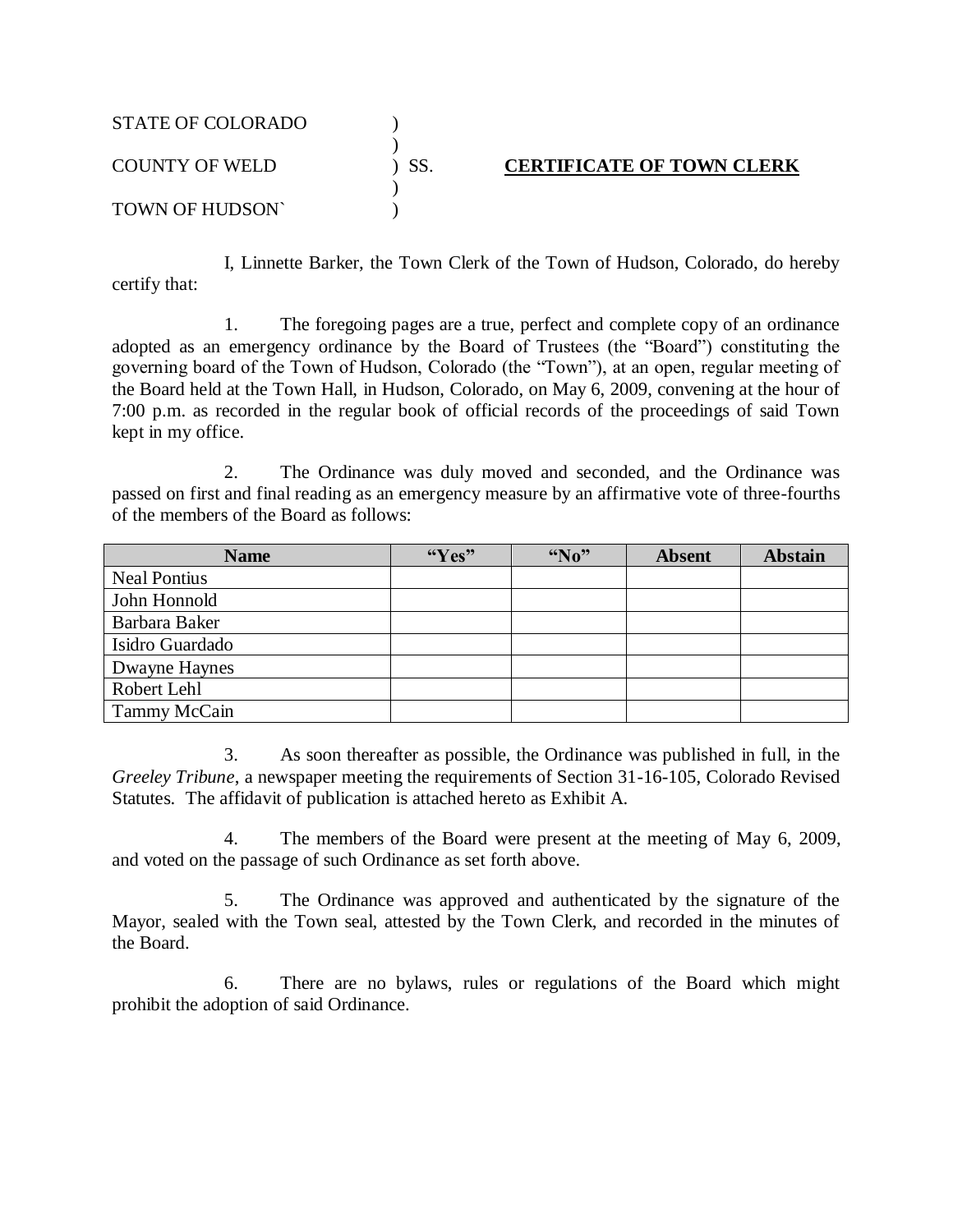7. Notice of the regular meeting of the Board of May 6, 2009, in the form attached hereto as Exhibit B, was duly given to the Mayor and each member of the Board and was duly posted in the Town at least 24 hours prior to the meeting in accordance with law.

**WITNESS** my hand and the seal of said Town affixed this May \_\_\_\_, 2009.

(SEAL)

Town Clerk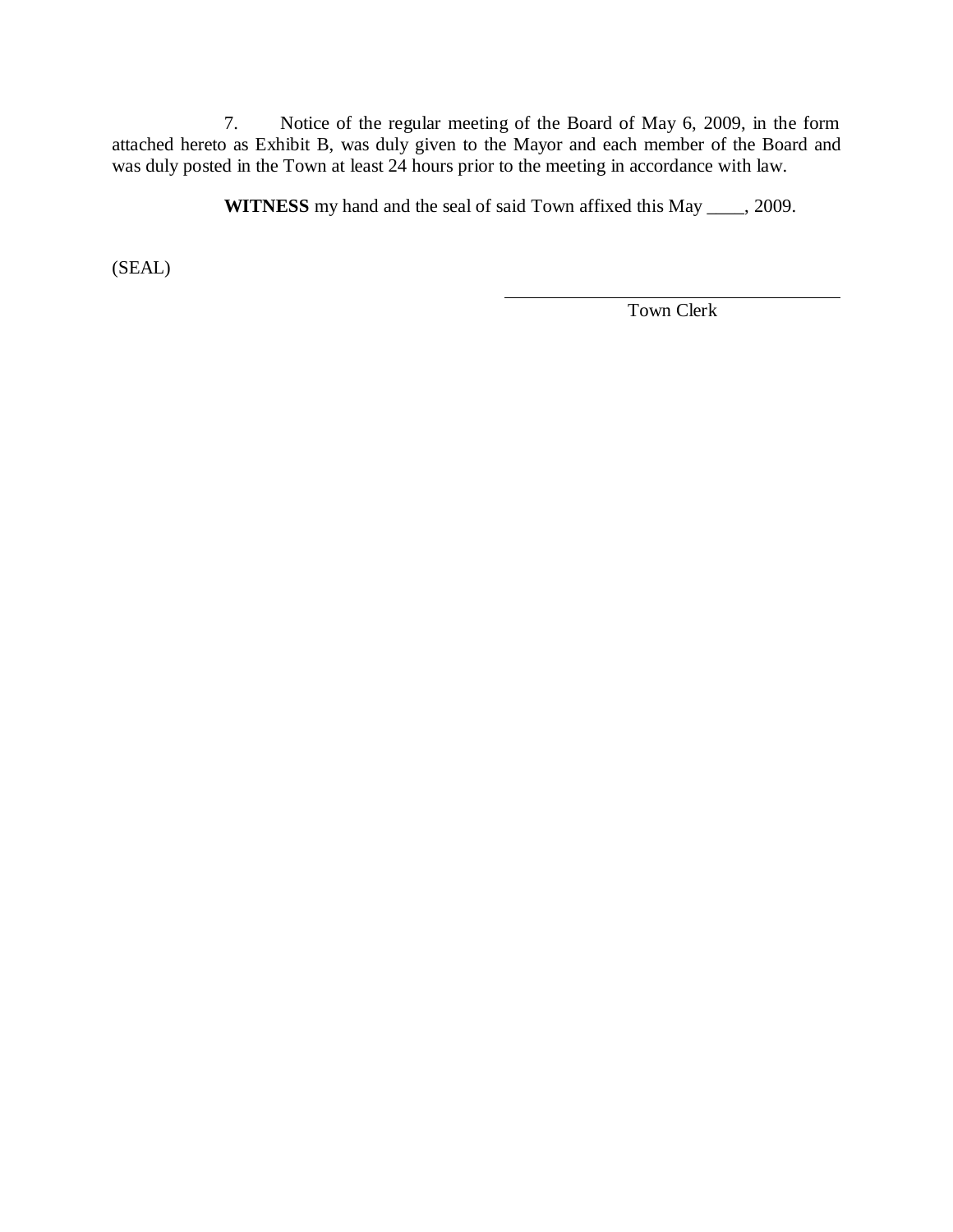# EXHIBIT A AFFIDAVIT OF PUBLICATION